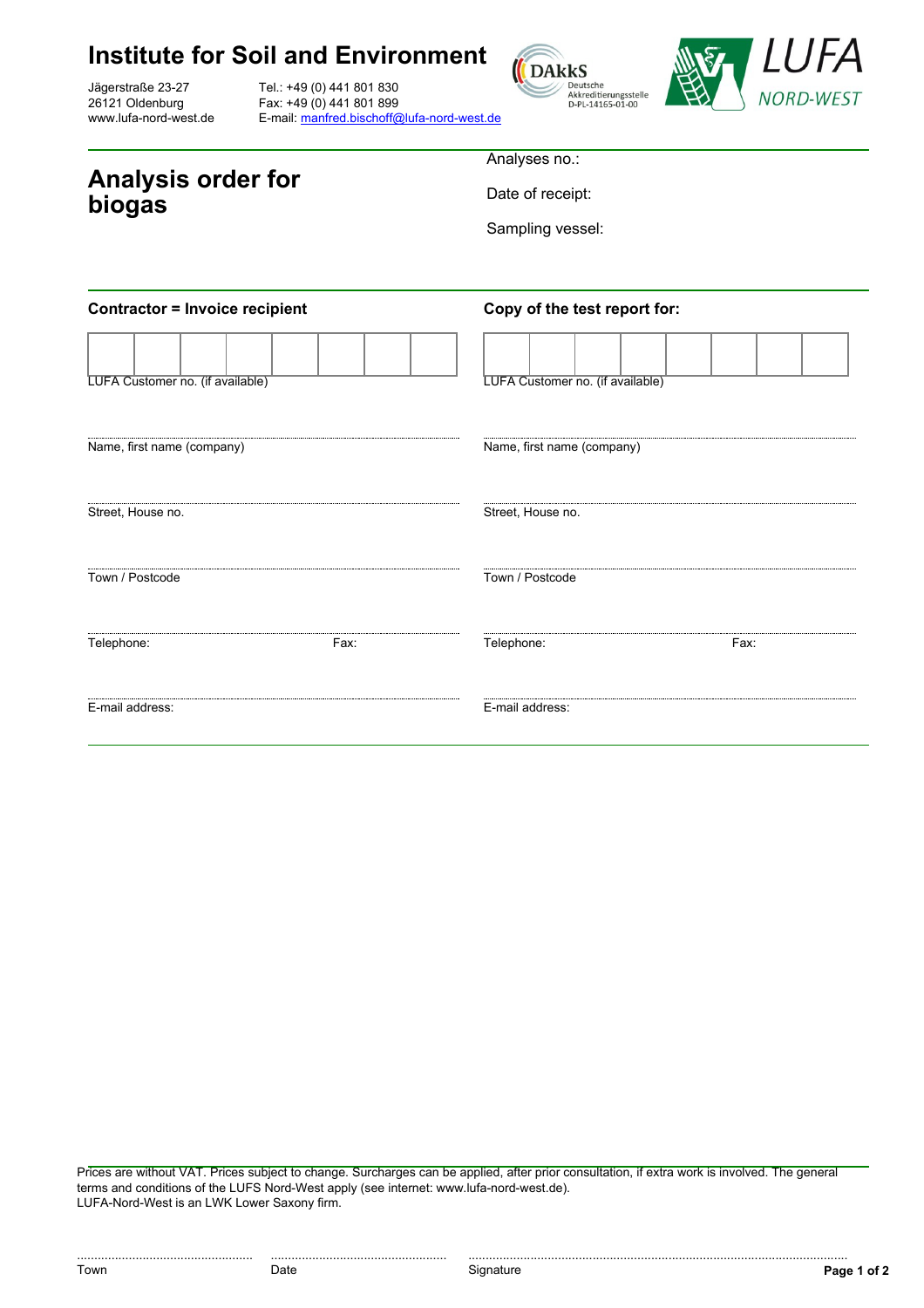Jägerstraße 23-27 26121 Oldenburg www.lufa-nord-west.de

Tel.: +49 (0) 441 801 830 Fax: +49 (0) 441 801 899 E-mail: [manfred.bischoff@lufa-nord-west.de](mailto:manfred.bischoff@lufa-nord-west.de)



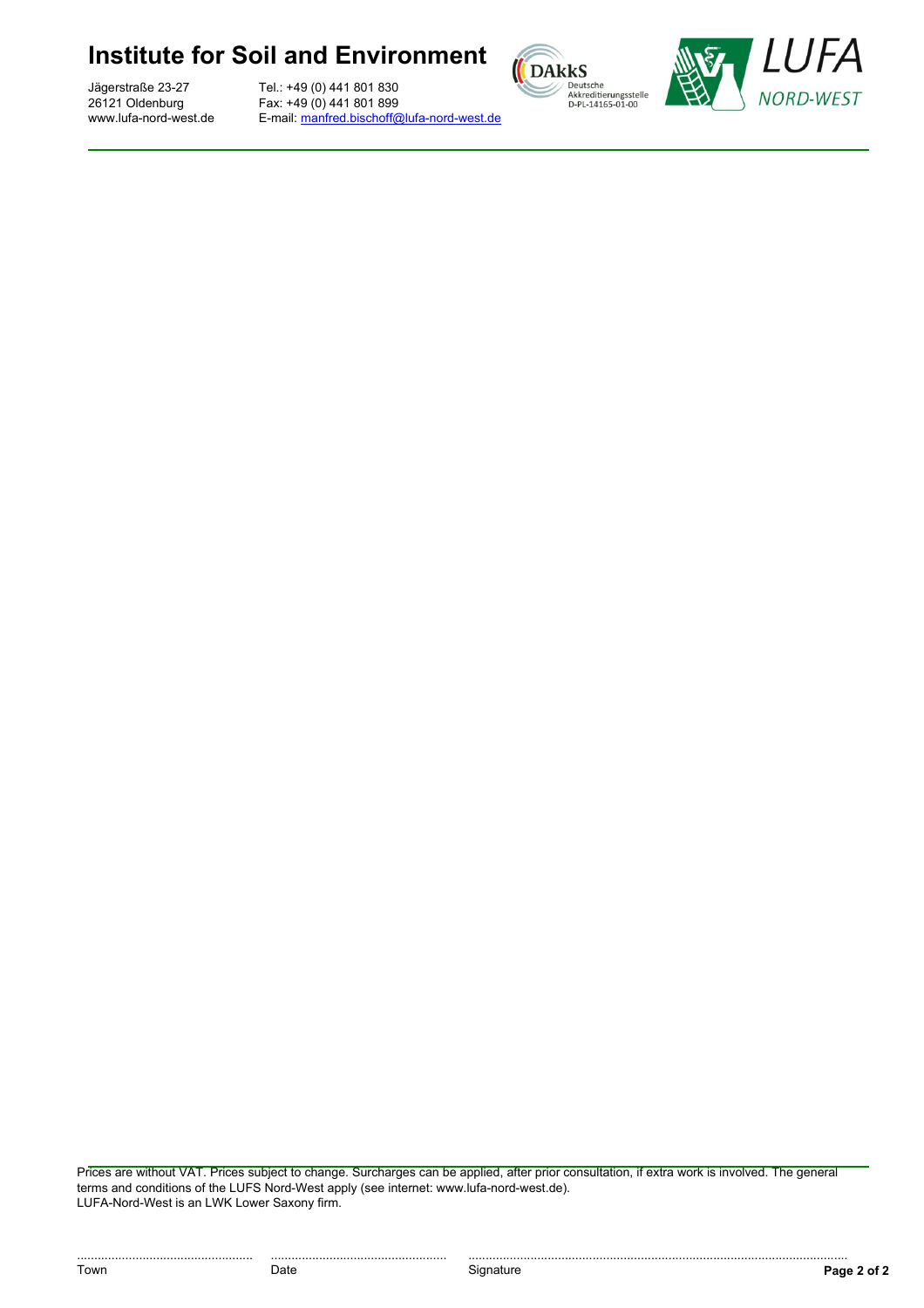Jägerstraße 23-27 26121 Oldenburg www.lufa-nord-west.de

Tel.: +49 (0) 441 801 830 Fax: +49 (0) 441 801 899 E-mail: [manfred.bischoff@lufa-nord-west.de](mailto:manfred.bischoff@lufa-nord-west.de)



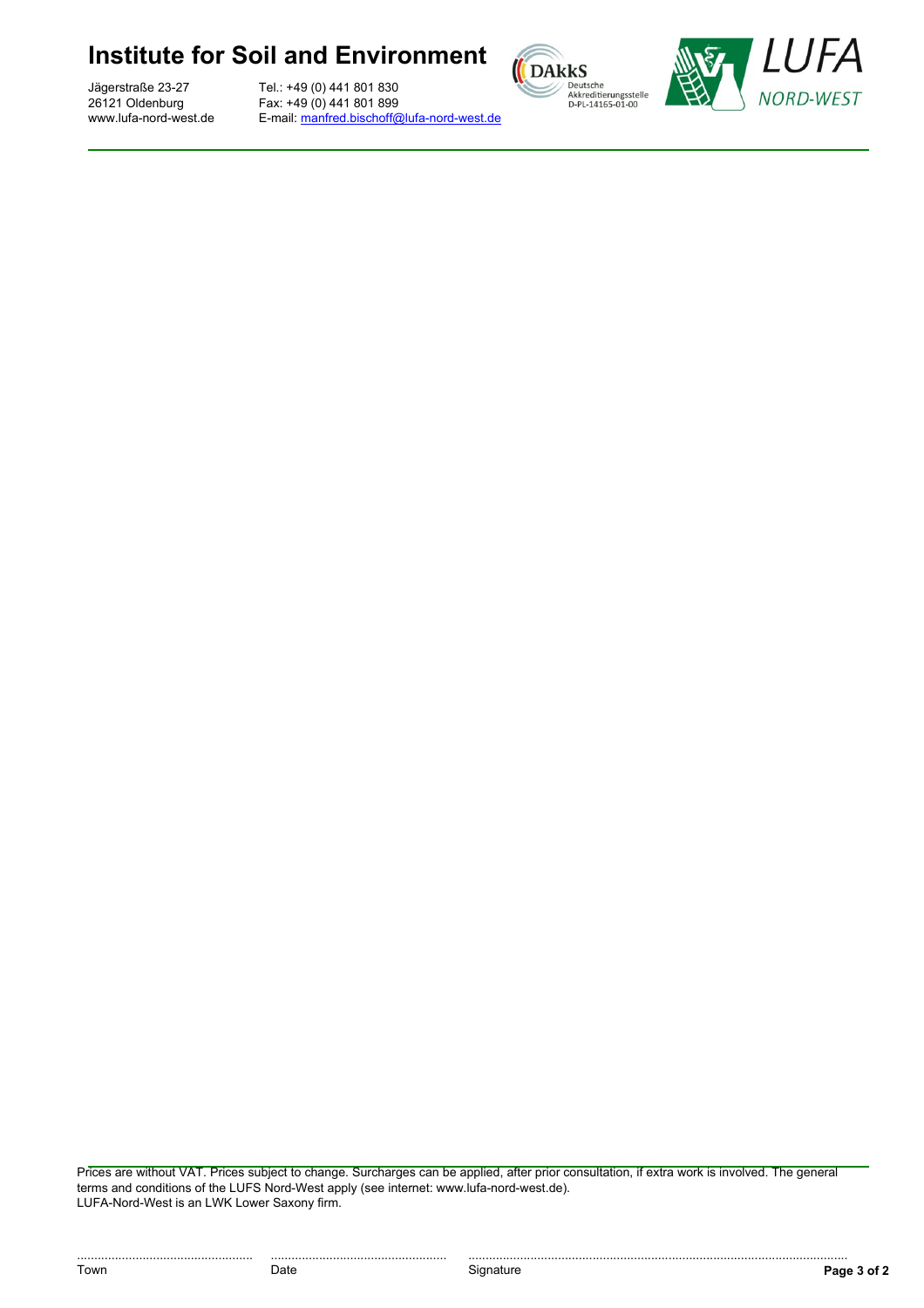Jägerstraße 23-27 26121 Oldenburg www.lufa-nord-west.de

Tel.: +49 (0) 441 801 830 Fax: +49 (0) 441 801 899 E-mail: [manfred.bischoff@lufa-nord-west.de](mailto:manfred.bischoff@lufa-nord-west.de)





|                                                                                                                                                                                                                                                                                         | Sampling type: acid equivalent minimum                                                                                                                                                                                                      |                | Sample designation: Methodenbuch; Chpt: III; C3               |  |  |
|-----------------------------------------------------------------------------------------------------------------------------------------------------------------------------------------------------------------------------------------------------------------------------------------|---------------------------------------------------------------------------------------------------------------------------------------------------------------------------------------------------------------------------------------------|----------------|---------------------------------------------------------------|--|--|
| Sampler:                                                                                                                                                                                                                                                                                | (preparation and measurement)                                                                                                                                                                                                               | Sampling date: |                                                               |  |  |
| $\overline{\phantom{a}}$                                                                                                                                                                                                                                                                | Acid spectrum IC method<br>Please tick trick reid muivelent and acid spectrum (acetic acid, propionic acid, butyric acid) preparation and measurement<br>$\Box$ only for acetic acid equivalent $\geq 2.00$ g/kg                            |                | BGK Methodenbuch, Chpt. III, C3<br>LUFA Nord-West AA 1/3A-046 |  |  |
| 3.                                                                                                                                                                                                                                                                                      | Acid spectrum GC method<br>Acetic acid equivalent and acid spectrum (acetic acid, propionic acid,<br>butyric acid, iso-butyric acid, valerianic acid, iso-valerianic acid, capronic<br>acid, iso-capronic acid) preparation and measurement |                | BGK Methodenbuch, Chpt. III, C3<br>LUFA Nord-West AA 1/3A-034 |  |  |
| Prices are without VAT. Prices subject to change. Surcharges can be applied, after prior consultation, if extra work is involved. The general<br>terms and conditions of the LUFS Nord-West apply (see internet: www.lufa-nord-west.de).<br>LUFA-Nord-West is an LWK Lower Saxony firm. |                                                                                                                                                                                                                                             |                |                                                               |  |  |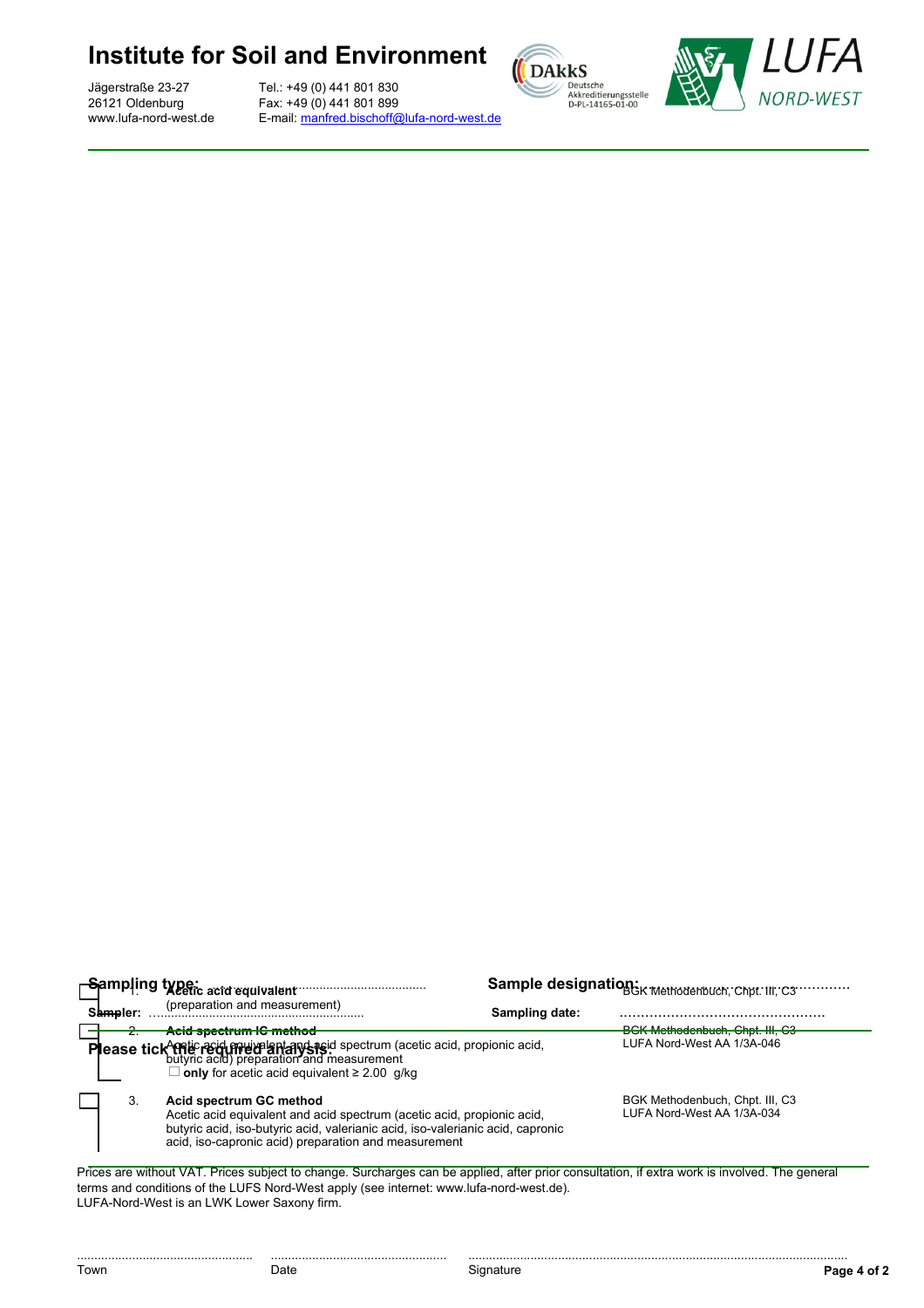Jägerstraße 23-27 26121 Oldenburg www.lufa-nord-west.de

Tel.: +49 (0) 441 801 830 Fax: +49 (0) 441 801 899 E-mail: [manfred.bischoff@lufa-nord-west.de](mailto:manfred.bischoff@lufa-nord-west.de)





|            | $\Box$ only for acetic acid equivalent $\geq 2.00$ g/kg                                                                                                                                                                                                                                                                                                                                                                                                                               |                                                                                                               |  |
|------------|---------------------------------------------------------------------------------------------------------------------------------------------------------------------------------------------------------------------------------------------------------------------------------------------------------------------------------------------------------------------------------------------------------------------------------------------------------------------------------------|---------------------------------------------------------------------------------------------------------------|--|
| 4.         | Dry matter                                                                                                                                                                                                                                                                                                                                                                                                                                                                            | <b>VDLUFA I, 2.1.1</b>                                                                                        |  |
| 5.         | <b>Organic dry matter</b>                                                                                                                                                                                                                                                                                                                                                                                                                                                             | VDLUFA II, 10.1                                                                                               |  |
| 6.         | pH-value                                                                                                                                                                                                                                                                                                                                                                                                                                                                              | VDLUFA I A 5.1.1                                                                                              |  |
| 7.         | Determination of ammonia nitrogen (NH <sub>4</sub> -N)                                                                                                                                                                                                                                                                                                                                                                                                                                | VDLUFA II, 3.2.6                                                                                              |  |
| 8.         | Buffer capacity determination (TAC-value)<br>Incl. calculation of the FOS/TAC-value, only during determination of the<br>acetic acid equivalent from 1., 2., or 3.                                                                                                                                                                                                                                                                                                                    | DIN 38409-7 H 7                                                                                               |  |
| 9.1<br>9.2 | Trace nutrients (small package)<br>Nickel (Ni), cobalt (Co), molybdenum (Mo), selenium (Se)<br>incl. digestion and dry matter<br>Trace nutrients (large package)                                                                                                                                                                                                                                                                                                                      | <b>DIN EN ISO 11885</b><br><b>DIN EN ISO 17294</b>                                                            |  |
|            | Nickel (Ni), cobalt (Co), molybdenum (Mo), selenium (Se), iron (Fe),<br>manganese (Mn), copper (Cu), zinc (Zn), boron (B), vanadium (V)<br>incl. digestion and dry matter                                                                                                                                                                                                                                                                                                             |                                                                                                               |  |
| 10.        | Salt content                                                                                                                                                                                                                                                                                                                                                                                                                                                                          | VDLUFA II, 11.14                                                                                              |  |
| 11.        | Determination of C/N-ratio<br>Determination of total C and N on request                                                                                                                                                                                                                                                                                                                                                                                                               | <b>DIN EN ISO 10694</b><br><b>DIN EN ISO 13878</b>                                                            |  |
| 12.        | Energy content NIRS method in<br>Maize silage, LKS, grass silage, hay, CCM, whole grain maize, WPS-<br>barley, WPS-rye, WPS-wheat, WPS-oats, WPS-triticale, cereals (no<br>mixes) – barley, rye, wheat, triticale, shredded soy                                                                                                                                                                                                                                                       | VDLUFA III, 31.2                                                                                              |  |
| 13.        | <b>Energy content NIRS method and calculation</b><br>of the theoretical gas yield according to Baserga<br>Maize silage, LKS, grass silage, hay, CCM, whole grain maize, WPS-<br>barley, WPS-rye, WPS-wheat, WPS-oats, WPS-triticale, cereals (no<br>mixes) - barley, rye, wheat, triticale, shredded soy. Determination of the<br>theoretically possible gas yield in I <sub>N</sub> /kg feed, I <sub>N</sub> /kg dry matter, I <sub>N</sub> /kg organic<br>dry matter and % methane. | VDLUFA III, 31.2<br>In-house method                                                                           |  |
|            | Possible in addition to pos: 12 and 13<br>Ca<br>P<br>S<br>Cu<br>Na<br>Mg<br>Κ                                                                                                                                                                                                                                                                                                                                                                                                         | <b>DIN EN ISO 11885</b>                                                                                       |  |
|            | Zn<br>Fe<br>Mn<br>Al                                                                                                                                                                                                                                                                                                                                                                                                                                                                  |                                                                                                               |  |
|            | Theoretical gas yield according to Baserga<br>(wet chemical tests)<br>Duration approx. 7-10 work days, determination of the possible gas yield<br>l <sub>y</sub> /kg feed, l <sub>y</sub> /kg dry matter, l <sub>y</sub> /kg organic dry matter and % methane. Also<br>statement of the dry matter, organic dry matter, crude fibre, crude protein,<br>crude fat, NFE                                                                                                                 | In-house method                                                                                               |  |
| 15.        | Fermentation quality / fermentation acids                                                                                                                                                                                                                                                                                                                                                                                                                                             | LUFA Nord-West AA 1/3A-046                                                                                    |  |
| 16.        | Determination of total nitrogen (N <sub>tot</sub> )                                                                                                                                                                                                                                                                                                                                                                                                                                   | <b>VDLUFA II, 3.5.1.1</b><br>VDLUFA III, 4.1.1                                                                |  |
| 17.        | Sulphur                                                                                                                                                                                                                                                                                                                                                                                                                                                                               | <b>DIN EN ISO 11885</b>                                                                                       |  |
| 18.        | <b>Inhibitors</b>                                                                                                                                                                                                                                                                                                                                                                                                                                                                     | VDLUFA III, 28.4.1                                                                                            |  |
| 19.        | Nutrient analysis - fermentation residues from NawaRo-plant and<br>fermentation substrates<br>Dry matter, organic dry matter, total N, NH <sub>4</sub> -N, P <sub>2</sub> O <sub>5</sub> , K <sub>2</sub> O, MgO, CaO, S,<br>Cu, Zn                                                                                                                                                                                                                                                   | According to<br><b>VDLUFA II</b><br>DüVO;<br>DIN 38414, S3;<br>ISO 11732 E23;<br>DIN 38414, S2;<br>ISO 11885; |  |
| 20.        | Nutrient analysis - fermentation residues from co-fermentation plant<br>Dry matter, organic dry matter, total N, NH <sub>4</sub> -N, P <sub>2</sub> O <sub>5</sub> , K <sub>2</sub> O, MgO, CaO, S,                                                                                                                                                                                                                                                                                   | DIN 19684, S2;                                                                                                |  |